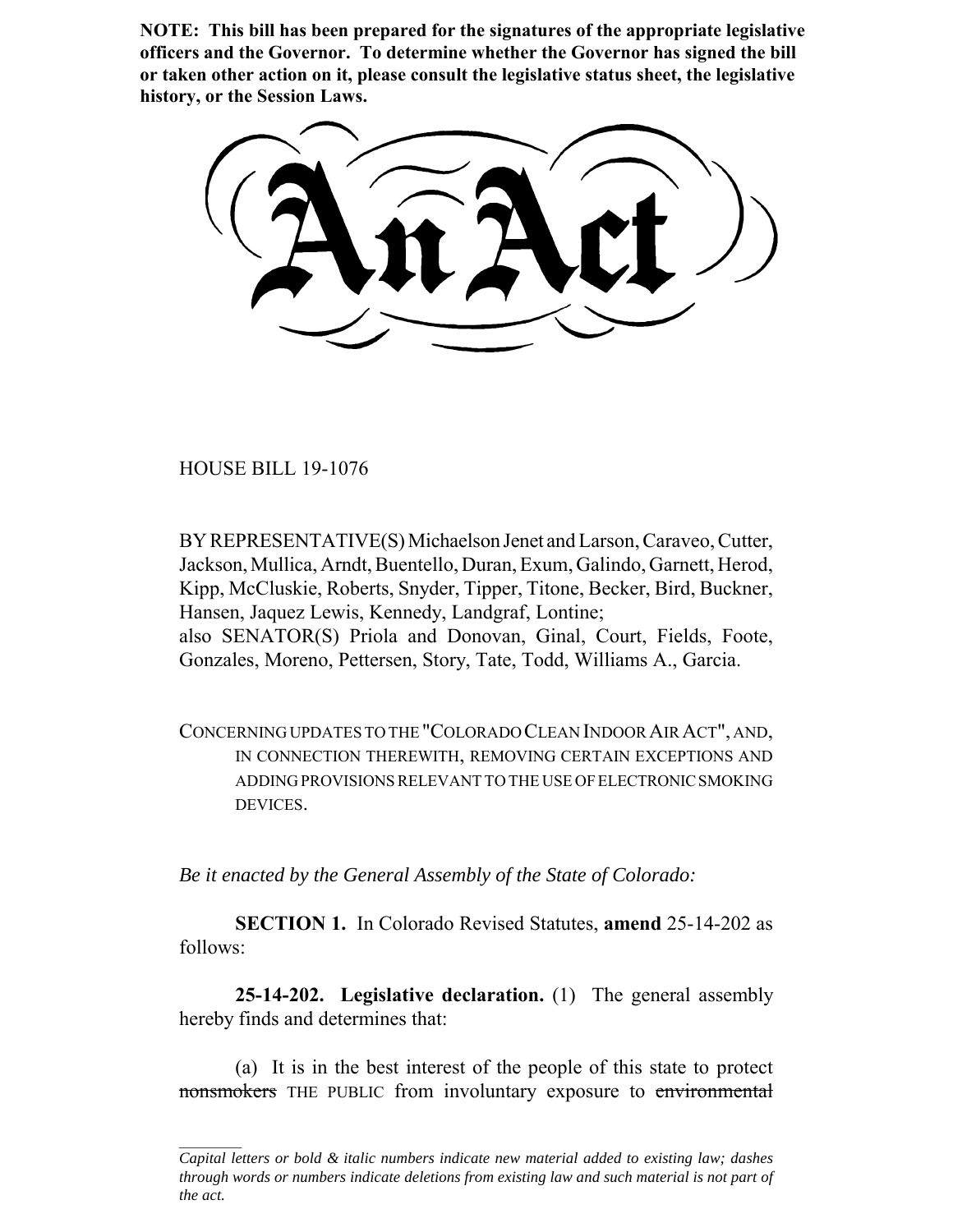tobacco and marijuana EMISSIONS FROM SECONDHAND smoke AND ELECTRONIC SMOKING DEVICES (ESD) in most indoor areas open to the public, IN public meetings, IN food service establishments, and IN places of employment; The general assembly further finds and determines that AND

(b) A balance should be struck between the health concerns of nonconsumers of tobacco products and combustible marijuana and the need to minimize unwarranted governmental intrusion into, and regulation of, private spheres of conduct and choice with respect to the use or nonuse of tobacco products, and combustible marijuana in certain designated public areas and in private places ESD EMISSIONS CONSIST OF ULTRAFINE PARTICLES THAT ARE SIGNIFICANTLY MORE HIGHLY CONCENTRATED THAN PARTICLES WITHIN CONVENTIONAL TOBACCO SMOKE.THERE IS CONCLUSIVE EVIDENCE THAT MOST ESDS CONTAIN AND EMIT NOT ONLY NICOTINE BUT ALSO MANY OTHER POTENTIALLY TOXIC SUBSTANCES AND THAT ESDS INCREASE AIRBORNE CONCENTRATIONS OF PARTICULATE MATTER AND NICOTINE IN INDOOR ENVIRONMENTS. IN ADDITION, STUDIES SHOW THAT PEOPLE EXPOSED TO ESD EMISSIONS ABSORB NICOTINE AT LEVELS COMPARABLE TO THE LEVELS EXPERIENCED BY PASSIVE SMOKERS. MANY OF THE ELEMENTS IDENTIFIED IN ESD EMISSIONS ARE KNOWN TO CAUSE RESPIRATORY DISTRESS AND DISEASE, AND ESD EXPOSURE DAMAGES LUNG TISSUES. FOR EXAMPLE, HUMAN LUNG CELLS THAT ARE EXPOSED TO ESD AEROSOL AND FLAVORINGS SHOW INCREASED OXIDATIVE STRESS AND INFLAMMATORY RESPONSES.

(2) Therefore, the general assembly hereby declares that the purpose of this part 2 is to preserve and improve the health, comfort, and environment of the people of this state by limiting exposure to tobacco and marijuana smoke PROTECTING THE RIGHT OF PEOPLE TO BREATHE CLEAN, SMOKE-FREE AIR. NOTHING IN THIS PART 2 IS INTENDED TO INHIBIT A PERSON'S ABILITY TO TAKE MEDICINE USING AN INHALER OR SIMILAR DEVICE, NOR TO PREVENT AN EMPLOYER OR BUSINESS OWNER FROM MAKING REASONABLE ACCOMMODATION FOR THE MEDICAL NEEDS OF AN EMPLOYEE, CUSTOMER, OR OTHER PERSON IN ACCORDANCE WITH THE FEDERAL "AMERICANS WITH DISABILITIES ACT OF 1990", AS AMENDED, 42 U.S.C. SEC. 12101 ET SEQ.

**SECTION 2.** In Colorado Revised Statutes, 25-14-203, **amend** (7), (16), and (18); **repeal** (1); and **add** (4.5) as follows: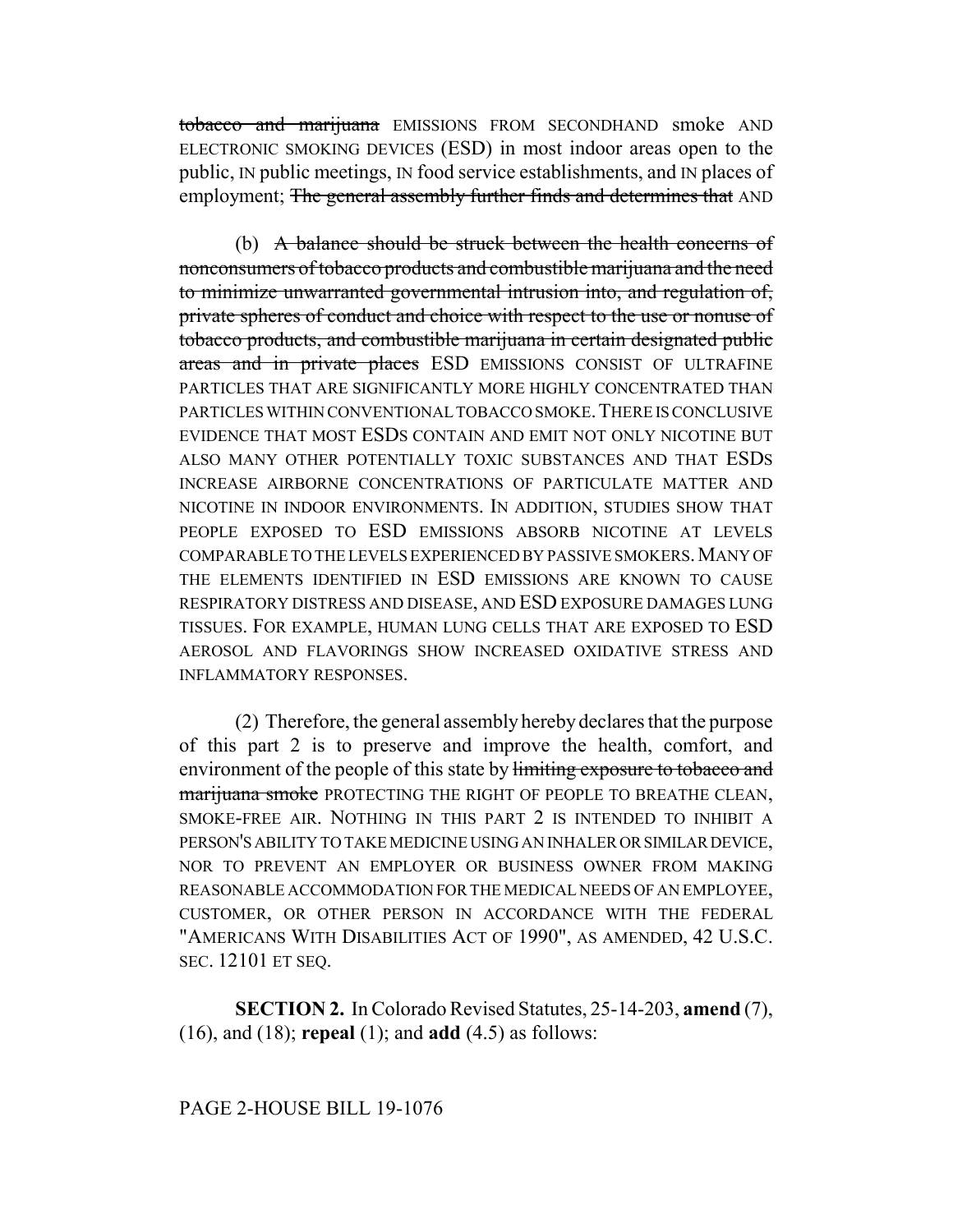**25-14-203. Definitions.** As used in this part 2, unless the context otherwise requires:

(1) "Airport smoking concession" means a bar or restaurant, or both, in a public airport with regularly scheduled domestic and international commercial passenger flights, in which bar or restaurant smoking is allowed in a fully enclosed and independently ventilated area by the terms of the concession.

(4.5) "ELECTRONIC SMOKING DEVICE" OR "ESD":

(a) MEANS ANY PRODUCT, OTHER THAN A PRODUCT DESCRIBED IN SUBSECTION (4.5)(c) OF THIS SECTION, THAT CONTAINS OR DELIVERS NICOTINE OR ANY OTHER SUBSTANCE INTENDED FOR HUMAN CONSUMPTION AND THAT CAN BE USED BY A PERSON TO ENABLE THE INHALATION OF VAPOR OR AEROSOL FROM THE PRODUCT;

(b) INCLUDES ANY PRODUCT DESCRIBED IN SUBSECTION (4.5)(a) OF THIS SECTION AND ANY SIMILAR PRODUCT OR DEVICE, WHETHER MANUFACTURED, DISTRIBUTED, MARKETED, OR SOLD AS AN E-CIGARETTE, E-CIGAR, E-PIPE, E-HOOKAH, OR VAPE PEN OR UNDER ANY OTHER PRODUCT NAME OR DESCRIPTOR; AND

(c) DOES NOT INCLUDE:

(I) A HUMIDIFIER OR SIMILAR DEVICE THAT EMITS ONLY WATER VAPOR; OR

(II) AN INHALER, NEBULIZER, OR VAPORIZER THAT IS APPROVED BY THE FEDERAL FOOD AND DRUG ADMINISTRATION FOR THE DELIVERY OF MEDICATION.

(7) "Entryway" means the outside of the front or main doorway leading into a building or facility that is not exempted from this part 2 under section 25-14-205. "Entryway" also includes the area of public or private property within a specified radius outside of the doorway. The specified radius shall MAY be determined by the local authority  $\sigma$ r PURSUANT TO SECTION  $25-14-207$   $(2)(a)$ , BUT MUST BE AT LEAST TWENTY-FIVE FEET UNLESS SECTION 25-14-207 (2)(a)(II)(B) OR (2)(a)(II)(C) APPLIES. If the local authority has not acted, the specified radius shall be fifteen IS

PAGE 3-HOUSE BILL 19-1076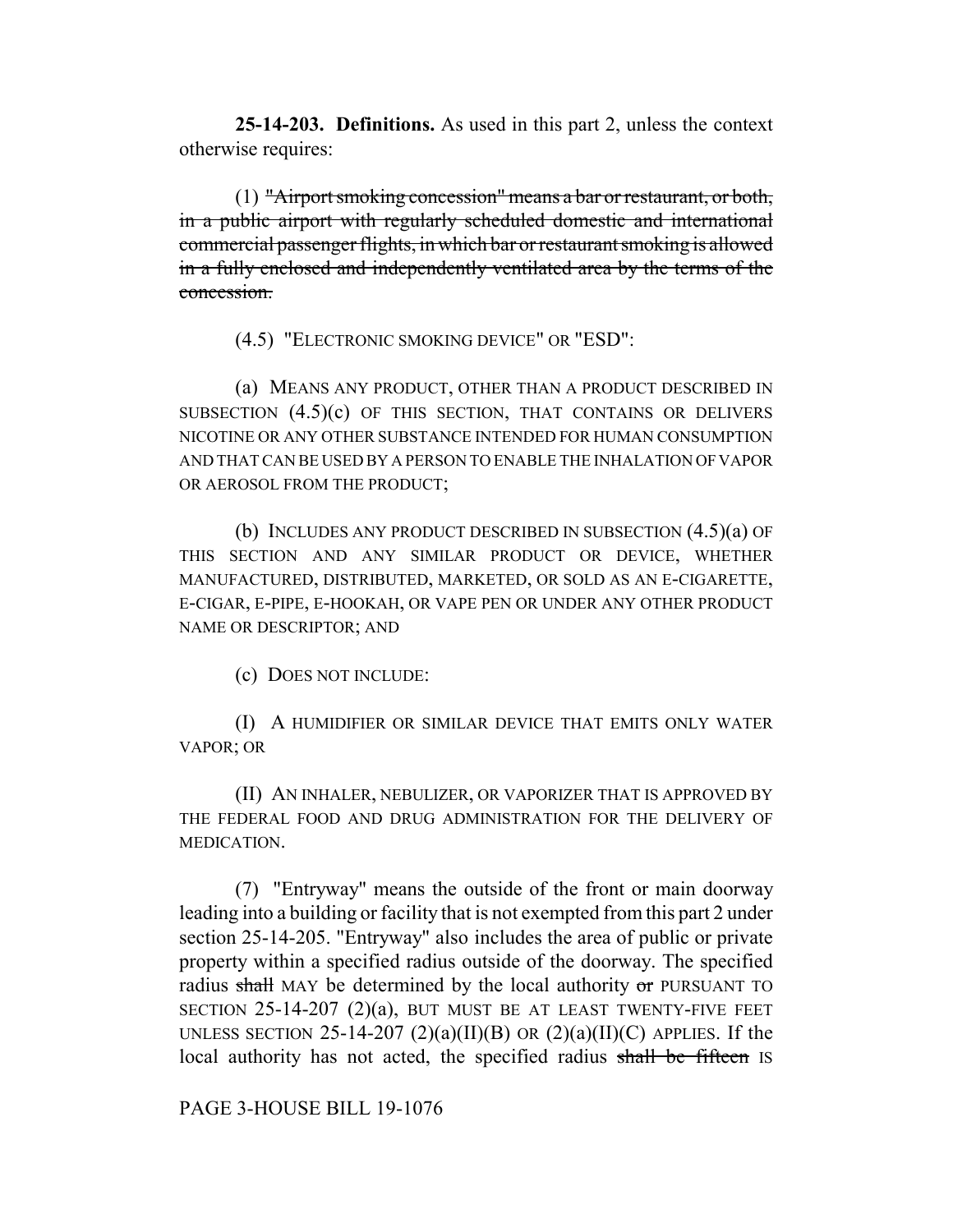TWENTY-FIVE feet.

 $(16)$  "Smoking" means the burning of a lighted cigarette, cigar, pipe, or any other matter or substance that contains tobacco or marijuana INHALING, EXHALING, BURNING, OR CARRYING ANY LIGHTED OR HEATED CIGAR, CIGARETTE, OR PIPE OR ANY OTHER LIGHTED OR HEATED TOBACCO OR PLANT PRODUCT INTENDED FOR INHALATION, INCLUDING MARIJUANA, WHETHER NATURAL OR SYNTHETIC, IN ANY MANNER OR IN ANY FORM. "SMOKING" ALSO INCLUDES THE USE OF AN ESD.

(18) "Tobacco business" means a sole proprietorship, corporation, partnership, or other enterprise engaged primarily in the sale, manufacture, or promotion of tobacco, tobacco products, or smoking devices or accessories, INCLUDING ESDS, either at wholesale or retail, and in which the sale, manufacture, or promotion of other products is merely incidental.

**SECTION 3.** In Colorado Revised Statutes, 25-14-204, **amend** (1) introductory portion,  $(1)(k)$ ,  $(1)(u)(I)$ ,  $(1)(bb)$ ,  $(1)(cc)$ , and  $(2)$ ; **repeal**  $(1)(q)$ ; and **add**  $(1)(dd)$ ,  $(1)(ee)$ ,  $(1)(ff)$ , and  $(3)$  as follows:

**25-14-204. General smoking restrictions.** (1) Except as provided in section 25-14-205, and in order to reduce the levels of exposure to environmental tobacco and marijuana smoke, smoking shall IS not be permitted and no A person shall NOT smoke in any indoor area, including: but not limited to:

(k) (I) Any place of employment that is not exempted, WHETHER OR NOT OPEN TO THE PUBLIC AND REGARDLESS OF THE NUMBER OF EMPLOYEES.

(II) In the case of employers who own facilities otherwise exempted from this part 2, each such employer shall provide a smoke-free work area for each employee requesting not to have to breathe environmental tobacco SECONDHAND smoke Every employee shall have a right to work in an area free of environmental tobacco smoke AND EMISSIONS FROM ELECTRONIC SMOKING DEVICES.

(q) Restrooms, lobbies, hallways, and other common areas in hotels and motels, and in at least seventy-five percent of the sleeping quarters within a hotel or motel that are rented to guests;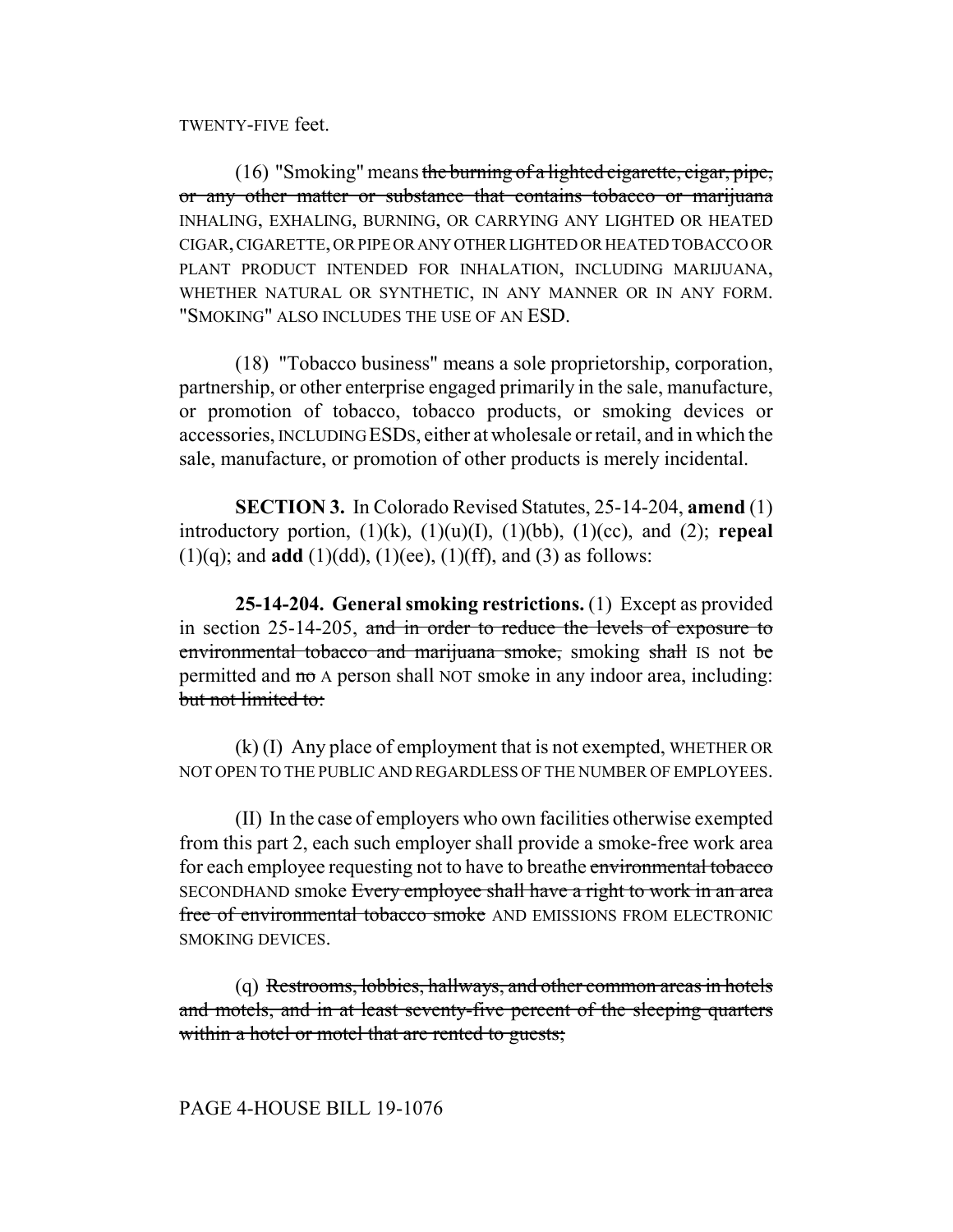(u) (I) The common areas of retirement facilities, publicly owned housing facilities, and except as specified in section  $25$ -14-205 (1)(k), nursing homes, but not including any resident's private residential quarters. or areas of assisted living facilities specified in section 25-14-205 (1)(k).

(bb) Other educational and vocational institutions; and

(cc) The entryways of all buildings and facilities listed in paragraphs (a) to (bb) of this subsection  $(1)$ . AIRPORTS;

(dd) HOTEL AND MOTEL ROOMS;

(ee) ASSISTED LIVING FACILITIES, INCLUDING NURSING FACILITIES AS DEFINED IN SECTION 25.5-4-103 AND ASSISTED LIVING RESIDENCES AS DEFINED IN SECTION 25-27-102; AND

(ff) THE ENTRYWAYS OF ALL BUILDINGS AND FACILITIES LISTED IN SUBSECTIONS  $(1)(a)$  TO  $(1)(ee)$  OF THIS SECTION.

(2) A cigar-tobacco bar:

(a) Shall not expand its size or change its location from the size and location in which it existed as of December 31, 2005; A cigar-tobacco bar AND

(b) Shall PROHIBIT ENTRY BY ANY PERSON UNDER EIGHTEEN YEARS OF AGE AND SHALL display signage in at least one conspicuous place and at least four inches by six inches in size stating: "Smoking allowed. Children under eighteen years of age must be accompanied by a parent or guardian MAY NOT ENTER<sup>"</sup>

(3) A RETAIL TOBACCO BUSINESS:

(a) SHALL PROHIBIT ENTRY BY ANY PERSON UNDER EIGHTEEN YEARS OF AGE; AND

(b) SHALL DISPLAY SIGNAGE IN AT LEAST ONE CONSPICUOUS PLACE AND AT LEAST FOUR INCHES BY SIX INCHES IN SIZE STATING EITHER:

(I) "SMOKING ALLOWED.CHILDREN UNDER EIGHTEEN YEARS OF AGE

PAGE 5-HOUSE BILL 19-1076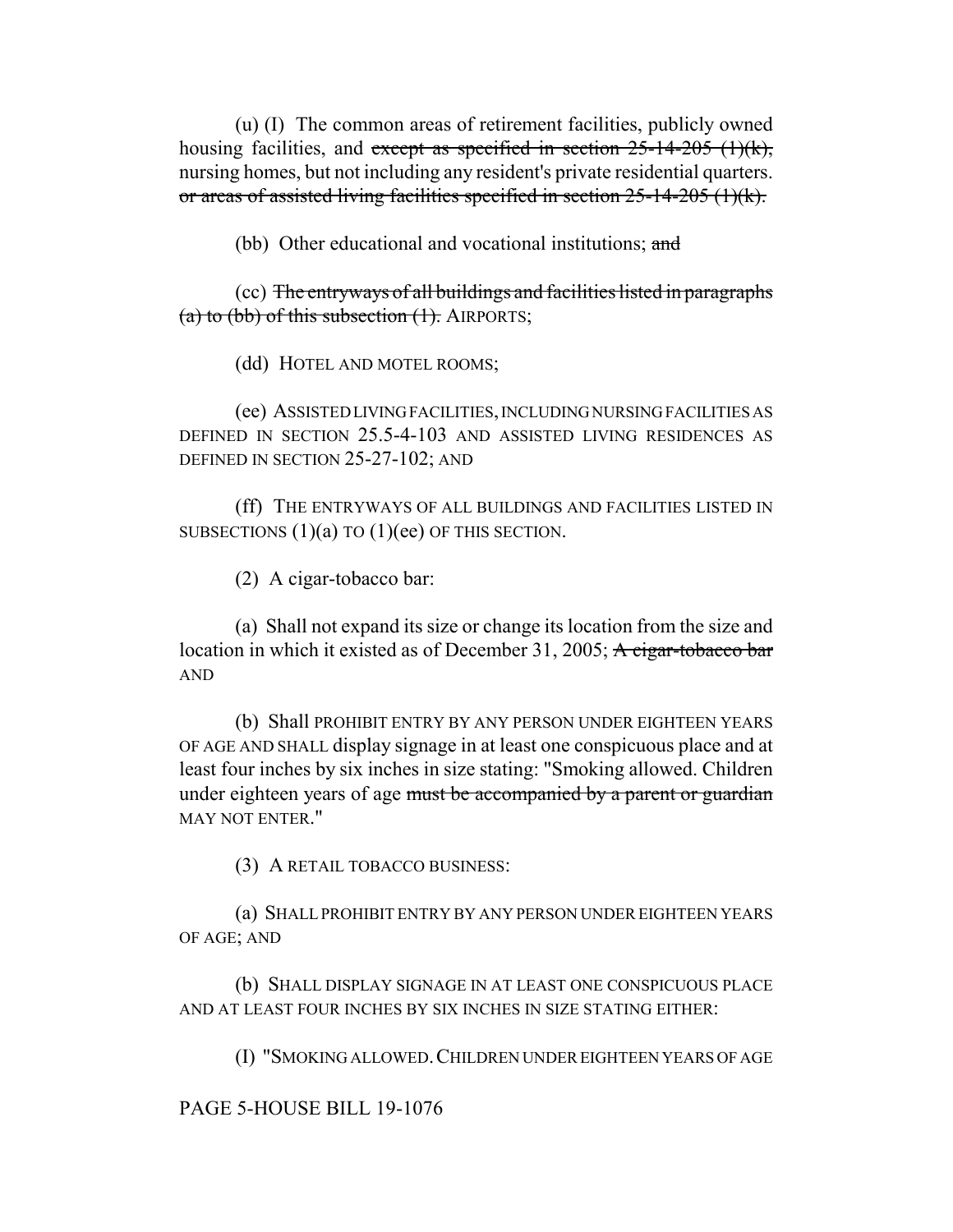MAY NOT ENTER."; OR

(II) IN THE CASE OF A RETAIL TOBACCO BUSINESS THAT DESIRES TO ALLOW THE USE OF ESDS BUT NOT OTHER FORMS OF SMOKING ON THE PREMISES, "VAPING ALLOWED. CHILDREN UNDER EIGHTEEN YEARS OF AGE MAY NOT ENTER."

**SECTION 4.** In Colorado Revised Statutes, 25-14-205, **amend** (1) introductory portion,  $(1)(d)$ ,  $(1)(g)$ , and  $(1)(i)$ ; and **repeal**  $(1)(c)$ ,  $(1)(f)$ ,  $(1)(h)$ , and  $(1)(k)$  as follows:

**25-14-205. Exceptions to smoking restrictions.** (1) This part 2 shall DOES not apply to:

(c) A hotel or motel room rented to one or more guests if the total percentage of such hotel or motel rooms in such hotel or motel does not exceed twenty-five percent;

(d) Any retail tobacco business; EXCEPT THAT THE REQUIREMENTS IN SECTION 25-14-204 (3) AND ANY RELATED PENALTIES APPLY TO A RETAIL TOBACCO BUSINESS;

## (f) An airport smoking concession;

(g) The outdoor area of any business; OR

(h) A place of employment that is not open to the public and that is under the control of an employer that employs three or fewer employees;

(i) A private, nonresidential building on a farm or ranch, as defined in section 39-1-102,  $C.R.S.$ , that has annual gross income of less than five hundred thousand dollars. or

 $(k)$  (I) The areas of assisted living facilities:

(A) That are designated for smoking for residents;

(B) That are fully enclosed and ventilated; and

(C) To which access is restricted to the residents or their guests.

PAGE 6-HOUSE BILL 19-1076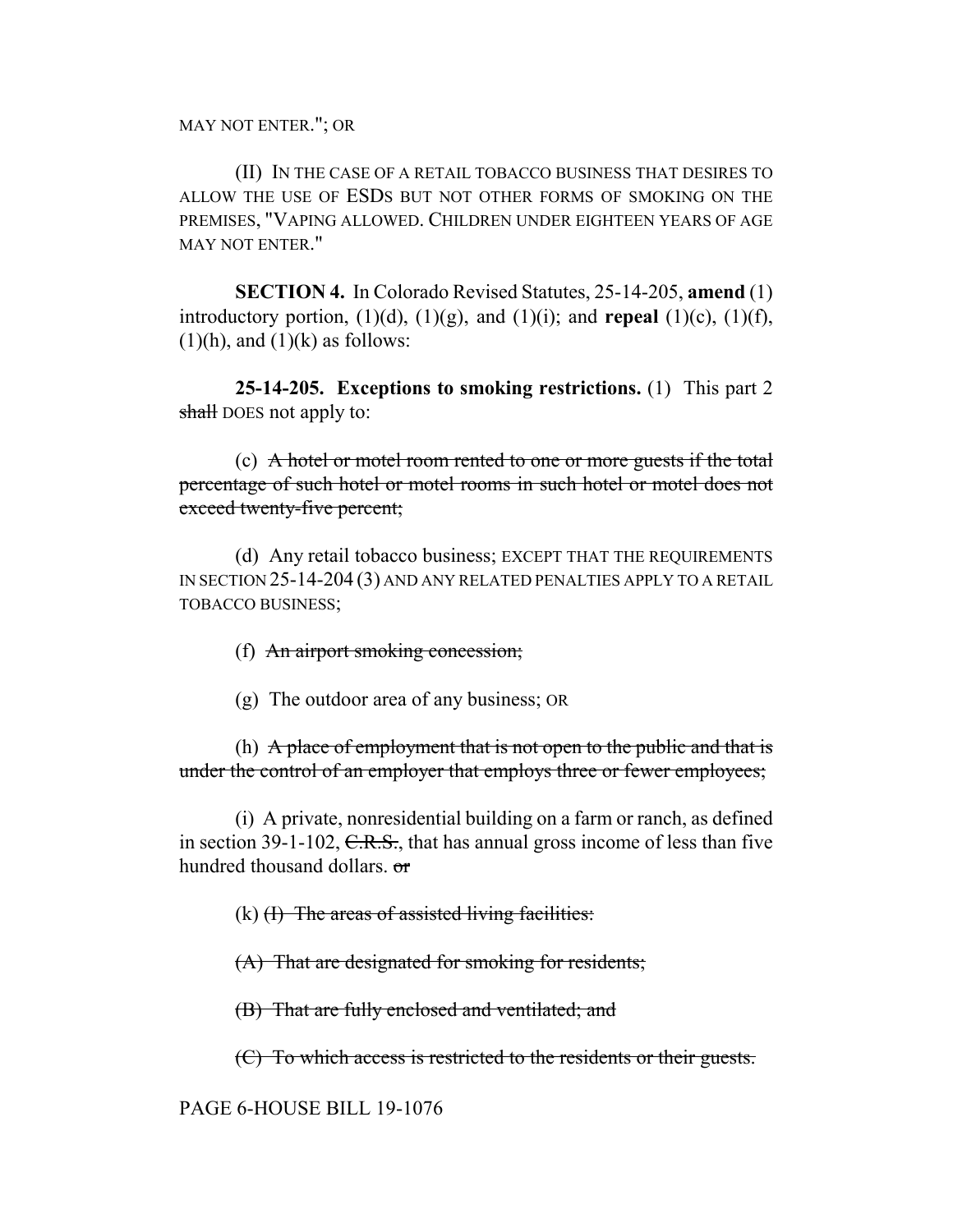(II) As used in this paragraph (k), "assisted living facility" means a nursing facility, as that term is defined in section 25.5-4-103, C.R.S., and an assisted living residence, as that term is defined in section 25-27-102.

**SECTION 5.** In Colorado Revised Statutes, 25-14-206, **amend** (1); and **repeal** (2) as follows:

**25-14-206. Optional prohibitions.** (1) The owner or manager of any place not specifically listed in section 25-14-204, including a place otherwise exempted under section 25-14-205 may post signs prohibiting smoking. or providing smoking and nonsmoking areas. Such posting shall have the effect of including such place or the designated nonsmoking portion thereof, in the places where smoking is prohibited or restricted pursuant to this part 2.

(2) If the owner or manager of a place not specifically listed in section 25-14-204, including a place otherwise exempted under section 25-14-205, is an employer and receives a request from an employee to create a smoke-free work area as contemplated by section 25-14-204  $(1)(k)(II)$ , the owner or manager shall post a sign or signs in the smoke-free work area as provided in subsection (1) of this section.

**SECTION 6.** In Colorado Revised Statutes, 25-14-207, **amend**  $(2)(a)$  as follows:

**25-14-207. Other applicable regulations of smoking - local counterpart regulations authorized.** (2) (a) (I) A local authority may, pursuant to article 16 of title 31, C.R.S., a municipal home rule charter, or article 15 of title 30,  $C.R.S.,$  enact, adopt, and enforce smoking regulations that cover the same subject matter as the various provisions of this part 2; No EXCEPT THAT, UNLESS OTHERWISE AUTHORIZED UNDER SUBSECTION  $(2)(a)(II)(B)$  OR  $(2)(a)(II)(C)$  OF THIS SECTION, A local authority may NOT adopt any A local regulation of smoking that is less stringent than the provisions of this part 2. except that

(II) (A) A local authority  $\frac{m}{w}$  is specifically authorized to specify a radius of less MORE than fifteen TWENTY-FIVE feet for the area included within an entryway.

(B) A LOCAL REGULATION THAT WAS ADOPTED BY A LOCAL

PAGE 7-HOUSE BILL 19-1076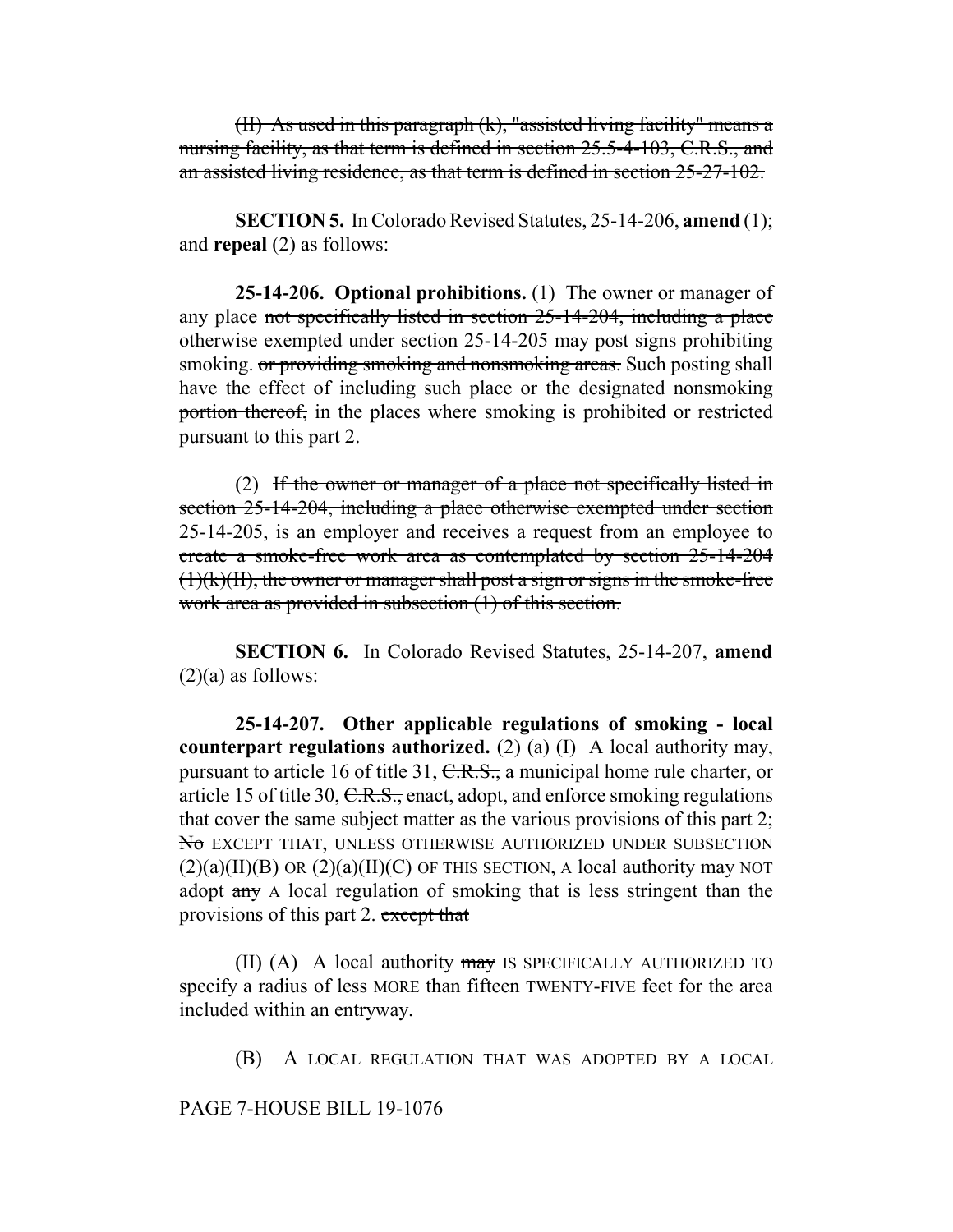AUTHORITY BEFORE JANUARY 1, 2019, AND THAT SPECIFIES A RADIUS OF LESS THAN TWENTY-FIVE FEET FOR THE AREA INCLUDED WITHIN AN ENTRYWAY REMAINS VALID AND MUST BE GIVEN EFFECT AFTER THE EFFECTIVE DATE OF THIS SECTION, AS AMENDED.

(C) IF A PERSON OWNS OR LEASES BUSINESS PREMISES THAT WERE UNDER CONSTRUCTION OR RENOVATION ON JULY 1, 2019, AND THAT COMPLIED WITH A LOCAL REGULATION OF SMOKING THAT SPECIFIED A RADIUS OF LESS THAN TWENTY-FIVE FEET FOR THE AREA INCLUDED WITHIN AN ENTRYWAY, AND, AS OF JULY 1, 2019, HAS APPLIED FOR OR RECEIVED FROM THE MUNICIPALITY, CITY AND COUNTY, OR COUNTY IN WHICH THE PREMISES ARE LOCATED, A CERTIFICATE OF OCCUPANCY FOR THE STRUCTURE TO BE USED FOR THE BUSINESS PREMISES, THE PERSON IS DEEMED IN COMPLIANCE WITH ALL LOCAL REGULATIONS SPECIFYING THE RADIUS OF THE AREA INCLUDED WITHIN AN ENTRYWAY.

**SECTION 7.** In Colorado Revised Statutes, 25-14-208, **amend** (3) as follows:

**25-14-208. Unlawful acts - penalty - disposition of fines and surcharges.** (3) EXCEPT AS OTHERWISE PROVIDED IN SECTION 25-14-208.5, a person who violates this part 2 is guilty of a class 2 petty offense and, upon conviction thereof, shall be punished by a fine not to exceed two hundred dollars for a first violation within a calendar year, a fine not to exceed three hundred dollars for a second violation within a calendar year, and a fine not to exceed five hundred dollars for each additional violation within a calendar year. Each day of a continuing violation shall be deemed a separate violation.

**SECTION 8.** In Colorado Revised Statutes, **add** 25-14-208.5 as follows:

**25-14-208.5. Signage violations - limitation on fines.** (1) FOR A VIOLATION OF SECTION 25-14-204 (2) OR (3), THE PENALTY SHALL BE AS FOLLOWS:

(a) A WRITTEN WARNING FOR A FIRST VIOLATION COMMITTED WITHIN A TWENTY-FOUR-MONTH PERIOD; AND

(b) FINES AS SPECIFIED IN SECTION 25-14-208 (3) FOR A SECOND OR

PAGE 8-HOUSE BILL 19-1076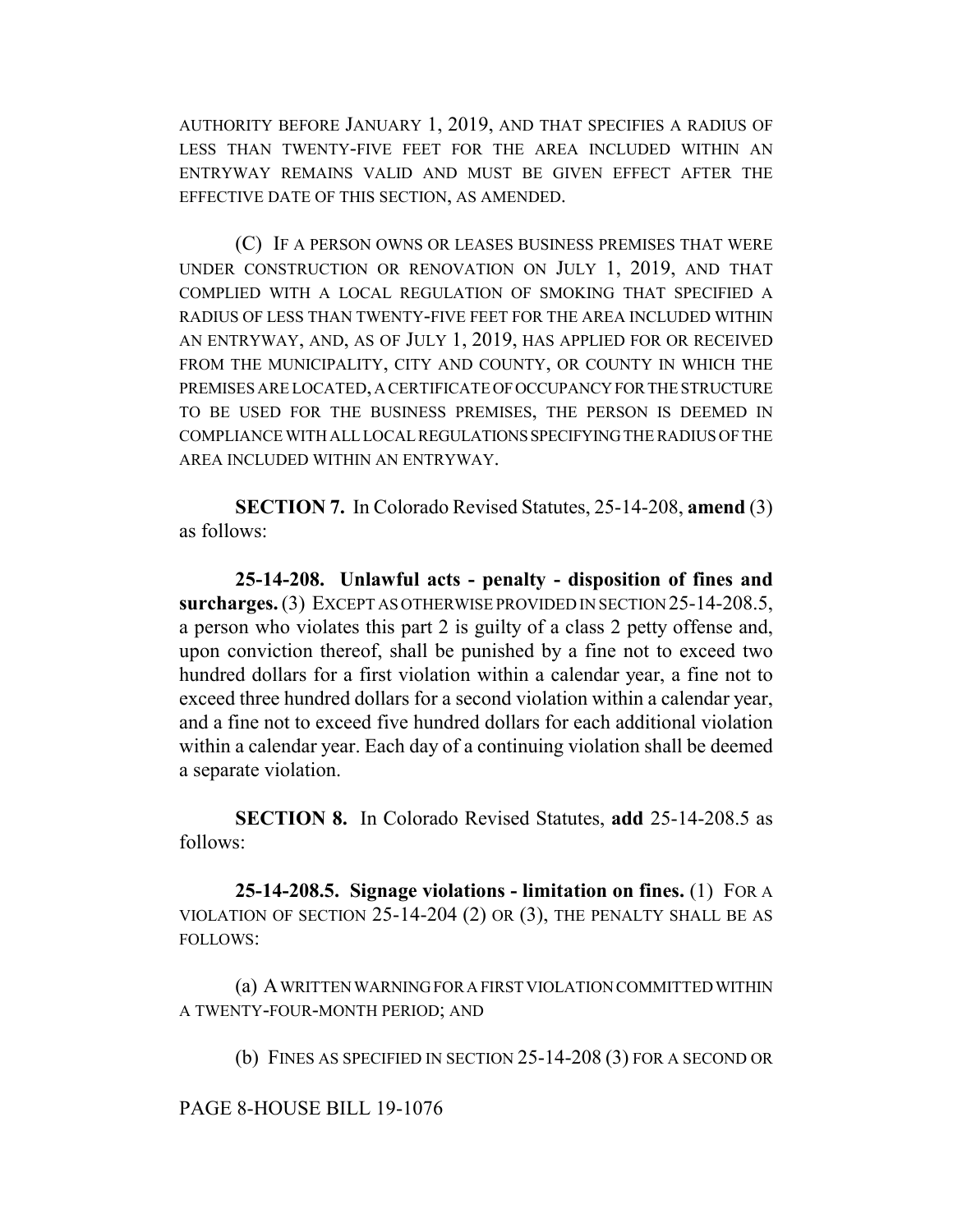SUBSEQUENT VIOLATION WITHIN A TWENTY-FOUR-MONTH PERIOD.

(2) NOTWITHSTANDING SUBSECTION (1) OF THIS SECTION, NO FINE FOR A VIOLATION OF SECTION 25-14-204 (2) OR (3) SHALL BE IMPOSED UPON A PERSON THAT CAN ESTABLISH AS AN AFFIRMATIVE DEFENSE THAT, PRIOR TO THE DATE OF THE VIOLATION, IT:

(a) HAD ADOPTED AND ENFORCED A WRITTEN POLICY AGAINST ALLOWING PERSONS UNDER EIGHTEEN YEARS OF AGE TO ENTER THE PREMISES;

(b) HAD INFORMED ITS EMPLOYEES OF THE APPLICABLE LAWS REGARDING THE PROHIBITION OF PERSONS UNDER EIGHTEEN YEARS OF AGE TO ENTER OR REMAIN IN AREAS WHERE SMOKING IS PERMITTED;

(c) REQUIRED EMPLOYEES TO VERIFY THE AGE OF PERSONS ON THE PREMISES BY WAY OF PHOTOGRAPHIC IDENTIFICATION; AND

(d) HAD ESTABLISHED AND IMPOSED DISCIPLINARY SANCTIONS FOR NONCOMPLIANCE.

(3) THE AFFIRMATIVE DEFENSE ESTABLISHED IN SUBSECTION (2) OF THIS SECTION MAY BE USED ONLY TWICE AT EACH LOCATION WITHIN ANY TWENTY-FOUR-MONTH PERIOD.

**SECTION 9.** In Colorado Revised Statutes, 30-15-401, **amend** (1.5) as follows:

**30-15-401. General regulations - definitions.** (1.5) In addition to any other powers, the board of county commissioners has the power to adopt a resolution or an ordinance:

(a) Prohibiting minors from possessing cigarettes or tobacco products, as defined by section  $39-28.5-101$  (5); C.R.S. AND

(b) LIMITING SMOKING, AS DEFINED IN SECTION 25-14-203 (16), IN ANY MANNER THAT IS NO LESS RESTRICTIVE THAN THE LIMITATIONS SET FORTH IN THE "COLORADO CLEAN INDOOR AIR ACT", PART 2 OF ARTICLE 14 OF TITLE 25.